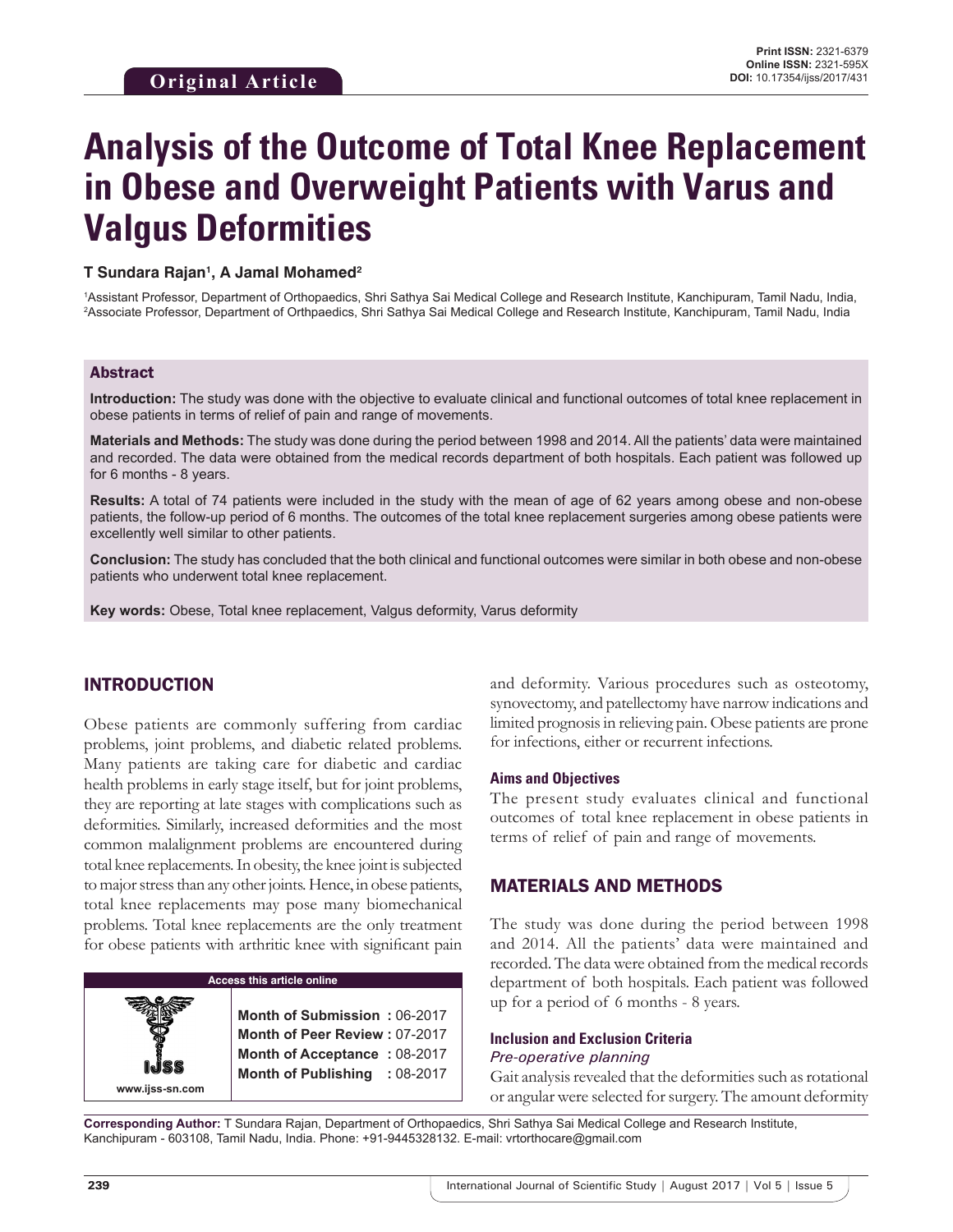along with passive correction attained is measured. Unusual angulation of tibia and femur is noted, whether varus or valgus deformities are fixed, or flexible is assessed. Pseudolaxity due to loss of medial joint space must be differentiated from fixed varus knee contractures of the hip and knee, foot deformity, and vascular status of the limb was assessed.

## **X-rays**

- 1. AP weight bearing
	- Standing X-rays of the limb were taken to measure anatomical and mechanical axis. If the widening is not taken into consideration, malalignment may be overcorrected.
- 2. Lateral view
- 3. Axial view: To look for patellofemoral arthritis and patellar instability
- 4. Varus/valgus stress view to assess the correct ability and residual contractures and bone loss
- 5. Long leg AP view: To assess the tibiofemoral angle extra articular deformities and weight bearing axis.

## **Operative Procedure**

Under general anesthesia or regional anesthesia, patient was placed on supine position. Under tourniquet control through anterior midline, incision knee was approached in all cases. For 62 patients, we used Freeman–Samuelson type of prosthesis. For 12 patients, Johnson and Johnson prosthesis was used. Cementation was used in all cases. As it was required for correction deformity in the entire cases, posterior cruciate was sacrificed. Varus deformity was managed by the following methods. Excision of medial aspect osteophytes and by release of sleeve of soft tissue consisting of periosteum,insertion of pes ansarinus,deep and superficial layers of medial capsule. Valgus deformity was managed by relax of lateral capsule, lateral retinaculum, lateral femoral periosteum, distal iliotibial band, and popliteus tendon (Figure 1). Flexion deformity was corrected by removal posterior osteophytes, relax of capsule from posterior tibia and femur, and antibiotics was given 5-7 days.

### **Post-operative Period**

In post-operative period, for obese patients, the limb was immobilized in a tube slab for 3-4 days. In some of the patients, it was prolonged for even 7-8 days as soft tissue release was done. Sutures were removed on the 12th day. Gradual to full weight bearing was started as tolerated by the patients.

## RESULTS

A total of 74 patients were selected for the study, of which 64 were with osteoarthritis and 8 with rheumatoid arthritis, and the remaining 2 were HTO. Similarly, 68 cases were unilateral, and 3 were bilateral. The females were 58, and the remaining 16 were males. The mean age of females was 61.75, and the mean age of males was 67 years. Mean weight of females and males were 66.8 and 79.8, respectively. In OA varus deformity, 42 had severe deformity and 22 moderate deformities (Figure 2). Follow-up period ranges from 6 months to 8 years with the mean follow-up of 3 years, and the results were analyzed using the Knee Society Clinical Rating System.

# **DISCUSSION**

In the normal knee, loads that are 2-4 times body weight are imposed on tibiofemoral joint, with 60% of the load passing through the medial compartment. In these obese patients, the medial compartment leads to loss of cartilage on the medial articular surface of the femur and tibia. The partial body weight has to act as a longer moment than the normal since the position of the knee places it for lateral from the center of gravity. The balancing force on the lateral side increased. The stress on the medial compartment is increased and that force is exerted through a smaller than normal surface. This increase in stress causes the degenerative process to accelerate further. The adductor movement and lateral ligament stretching given a lateral tibial thrust, and this leads to lateral rotatory subluxation of the tibia. With operations



**Figure 1: (a-c) Showing a male patient before and after the total knee replacement surgery**



**Figure 2: (a-c) Showing obese female patient underwent total knee replacement surgery**